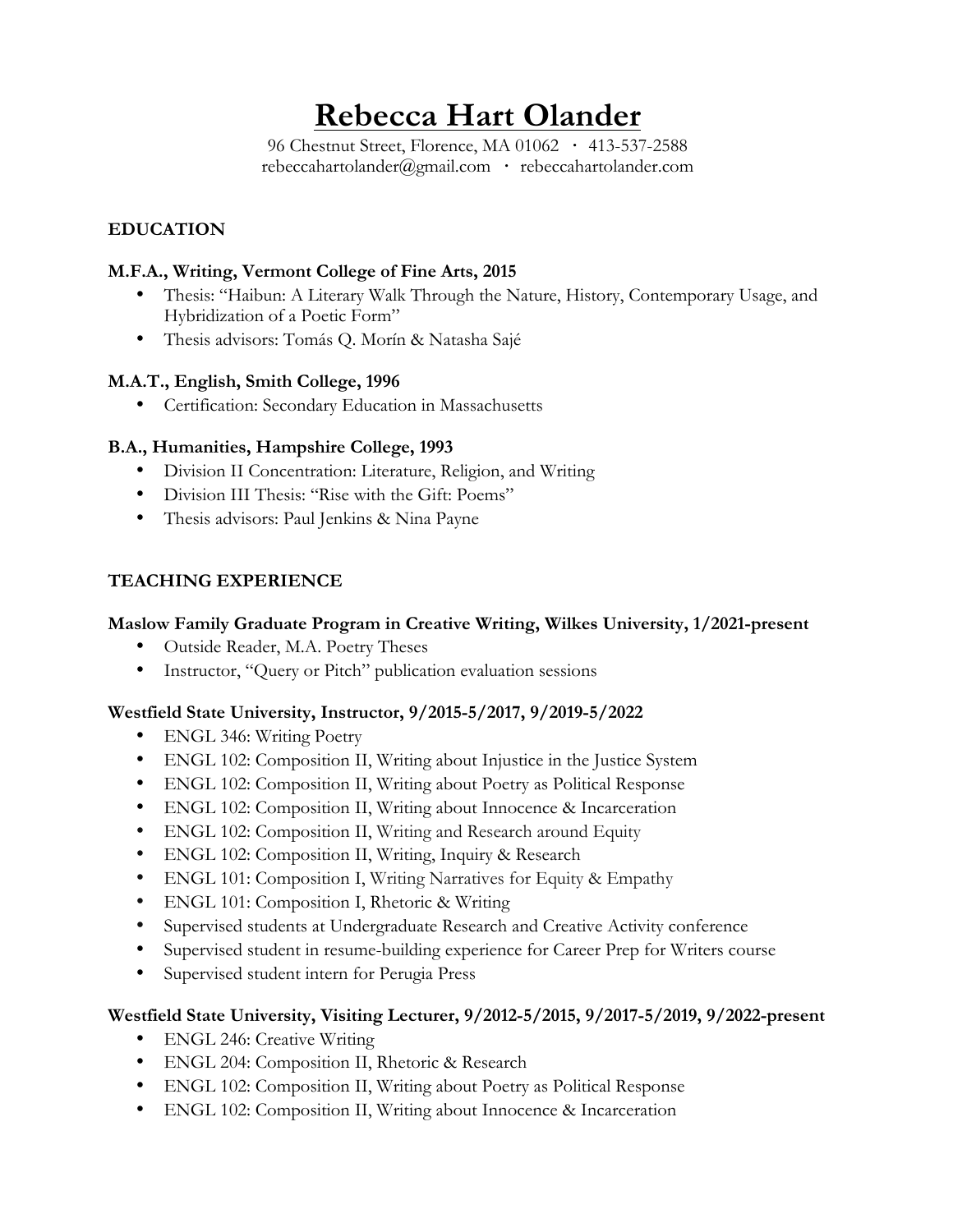- ENGL 102: Composition II, Writing, Inquiry & Research
- ENGL 101: Composition I, Rhetoric & Writing
- ENGL 101 Plus: Composition I, Rhetoric & Writing
- Supervised students at Undergraduate Research and Creative Activity conference
- Supervised students in writing grant proposals for Grant Writing course

#### **Northampton High School, Poetry Workshop Facilitator, 2019**

#### **Mass Poetry/Massachusetts Poetry Festival, Poetry Workshop Facilitator, 2014, 2015, 2018**

- "Collaborative Writing: Solidarity, Strategy & Spark," MA Poetry Festival
- "Exploring Ekphrasis," Mass Poetry's Student Day of Poetry, UMass Amherst
- "Reaching Beyond: How Ekphrastic Poetry Connects Us to the Larger World," MA Poetry Festival

#### **Smith College Poetry Center, Poetry Workshop Facilitator, 2016**

• "Reaching Beyond: How Ekphrastic Poetry Connects Us to the Larger World"

## **JFK Middle School, Poetry Workshop Facilitator, 2006-2010**

#### **Wordsmith Workshops, Founding Director, Creative Writing Workshop Facilitator, 2003-2004**

#### **Written Word Conference, Creative Writing Workshop Facilitator, 1998-2004**

- Written Word XI: "Going with the Flow: Giving Your Writing a Jumpstart"
- Written Word X: "Dreams of the Animals: The Birds and Beasts of Poetry"
- Written Word IX: "Fictionalized Autobiography: Your Life Meets the Ultra-Short Story"
- Written Word VIII: "Found Writing: Inspiration from Poetry, Children's Literature, and Art"
- Written Word VII: "A Chip Off the Old Block: Overcoming the Poet's Writer's Block"
- Written Word VI: "Songs of Self: Autobiographical Poetry"
- Written Word V: "Writing Yourself Home: An Autobiographical Journey"

## **West Springfield High School, 9/1996-6/1999**

- Creative Writing
- Journalism
- Sophomore Honors English
- Sophomore English
- Freshman English
- English 9 and 10, summer program
- Advisor, student newspaper

## **West Springfield Public Library, Community Book Group Facilitator, 1998-1999**

## **MA Migrant Education Program, English as a Second Language Instructor, 1996**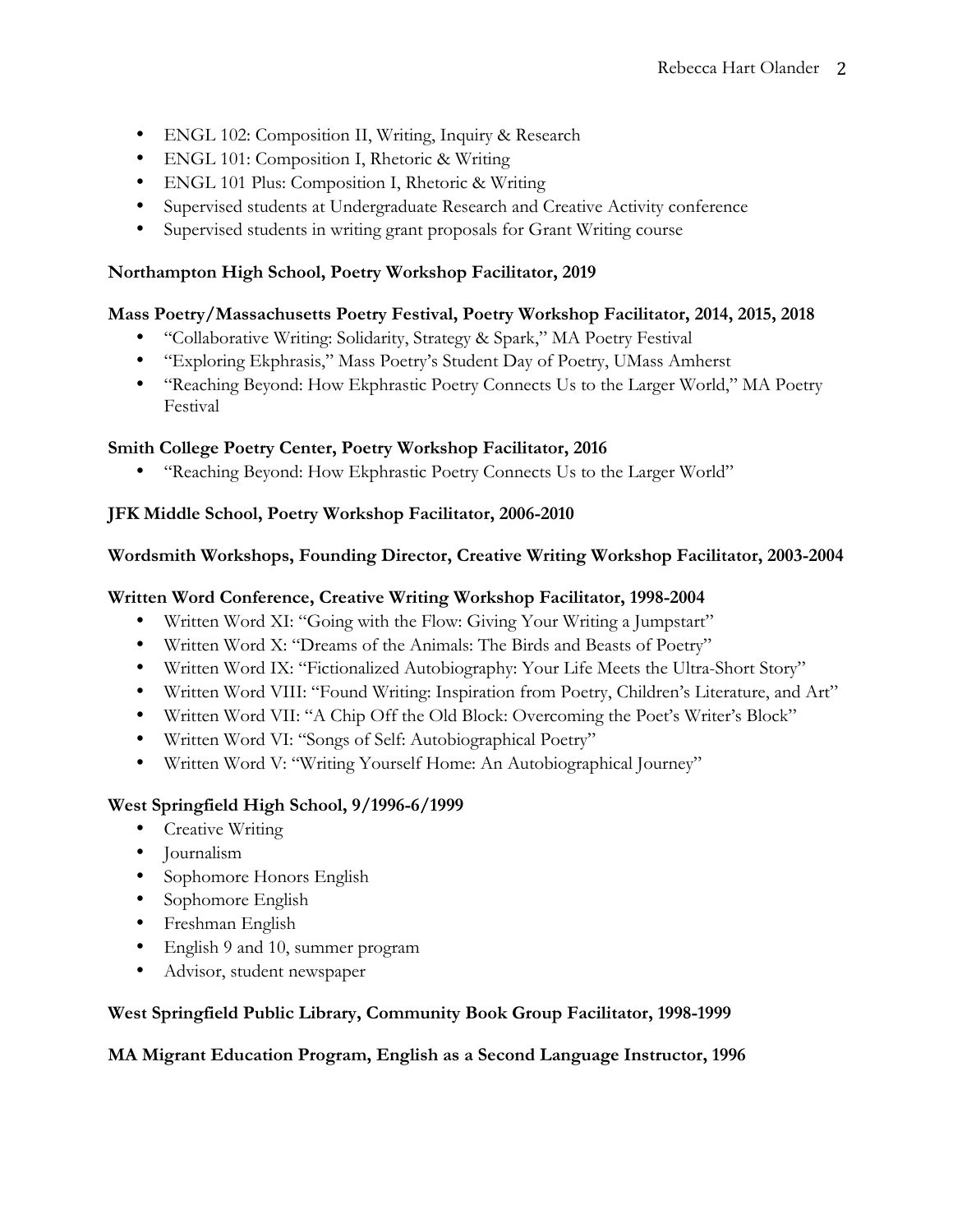## **PROFESSIONAL WRITING & EDITING EXPERIENCE**

#### **Perugia Press, Editor/Director, 2016-present**

#### **Promotional Blurb Writer for Poetry Books, 2016-2021**

- *All Things Are Born to Change Their Shapes* by Jennifer Martelli (Harbor Editions, 2022)
- *The Yellow Room* by Amy Gordon (Finishing Line Press, 2022)
- *The Close World* by Adin Thayer (Tebot Bach Press, 2021)
- *Kairos* by Libby Maxey (Finishing Line Press, 2019)
- *Air-Breathing Life* by Abigail Warren (Finishing Line Press, 2017)
- *Earthbound* by Kathie Fiveash (Gallery of Readers Press, 2017)
- *What I Remember Most Is Everything* by Sharon Tracey (ALL CAPS PUBLISHING, 2017)

## *Golden Walkman Magazine,* **Audio Chapbook Contest Judge, 2018**

#### **Memoir Editor, 2014**

• *Tightfisted Heart: A Son's Search for Identity and Reconciliation* by David Chura (Levellers, 2015)

**Westfield State University, Academic Affairs Publications Consultant, 2012**

*Gastronome* **magazine, Associate Editor, 2004-2012**

**Hampshire College, Admissions Interviewer and Application Evaluator, 1999-2004**

## *The Advocate* **newspapers, Proofreader, 1994-1995**

# **WRITING, EDITING & PUBLISHING PRESENTATIONS**

- 2022 Panelist, Maslow Family Graduate Program in Creative Writing: "Agents and Editors" panel
- 2022 Presenter, Perugia Press, Florence Poetry Carnival
- 2022 Presenter, Perugia Press, AWP Writing Conference, Philadelphia, PA (including planning the "Speaking With/Speaking From: Perugia Press Poets Discuss Linguistic Diversity" panel)
- 2022 Visiting poet in Matt Donovan's "Reading Contemporary Poetry" class of 100+ students, Smith College
- 2021 Panelist, "Push to Publish" virtual conference: "Publishing Poetry" panel
- 2021 Co-presenter, Submissions workshop for undergraduate writers, Westfield State University
- 2021 Presenter, Perugia Press, AWP Virtual Writing Conference
- 2020 Presenter, Perugia Press, AWP Writing Conference, San Antonio, TX
- 2020 Featured speaker, "Writing Life" series, SUNY Binghamton
- 2019 Presenter, Perugia Press, Cultural Chaos Festival
- 2019 Panelist, Poetry by the Sea Conference: "Editing" panel
- 2019 Presenter, Perugia Press, Florence Poetry Carnival
- 2019 Presenter, Perugia Press, Easthampton Book Fest
- 2019 Presenter, Perugia Press, AWP Writing Conference, Portland, OR
- 2019 Guest speaker on poetry and publication, Smith College Poetry Center
- 2018 Presenter, Perugia Press, Massachusetts Poetry Festival Book Fair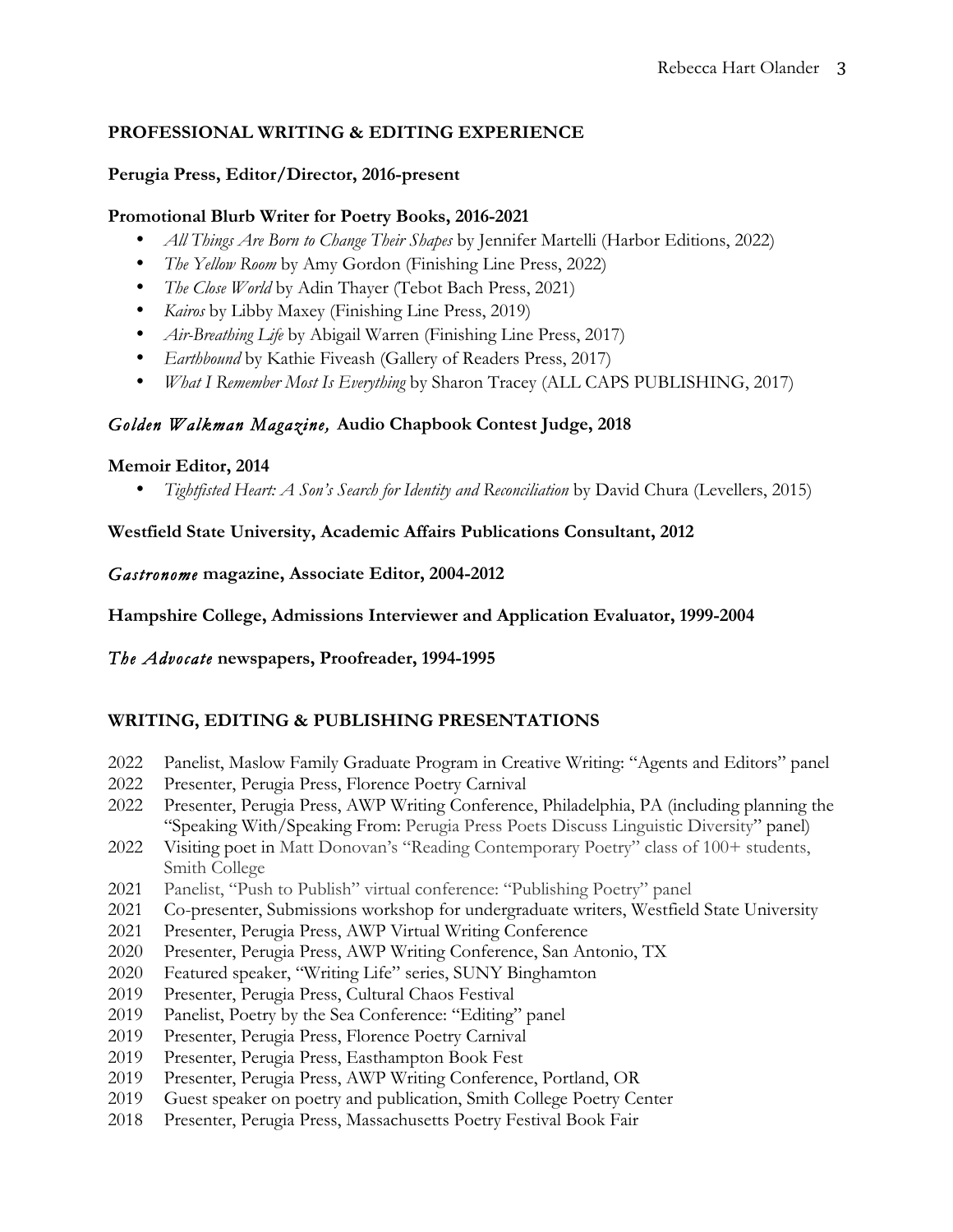- Panelist, Massachusetts Poetry Festival: "Building an Online Writing Community: Lessons from the Poetry Cleanse" panel
- Presenter, Perugia Press, Juniper Literary Festival
- Presenter, Perugia Press, Easthampton Book Fest
- Presenter, Perugia Press, AWP Writing Conference, Tampa, FL
- Panelist, Write Angles Conference, Mt. Holyoke College: "Poetry, Publishing, and Persistence" panel
- Interviewee, "Poetry à la Carte" radio program featuring Write Angles Conference panelists
- Presenter, Perugia Press, Read & Feed Festival Book Fair
- Presenter, Perugia Press, Massachusetts Poetry Festival Book Fair
- Presenter, Perugia Press, Easthampton Book Fest
- Presenter, Perugia Press, AWP Writing Conference, Washington, DC
- Presenter, Perugia Press, Massachusetts Poetry Festival Book Fair
- Graduate lecturer, "Considering Shed Skins: The Self-Reflexive Address in Poetry," VCFA
- Keynote speaker, Written Word XI conference
- Keynote speaker, Written Word VIII conference

## **BOOK PUBLICATIONS**

- Full-length poetry collection *Uncertain Acrobats* (CavanKerry Press)
- Poetry chapbook *Dressing the Wounds* (dancing girl press)

## **ANTHOLOGY/CRAFT BOOK PUBLICATIONS**

- Poems "The Button Box," "There's No Place Like Home," and "Outside Modern Myths: Waiting in the Car while the Teens Battle on Game Night" featured in anthology *WAVES: A Confluence of Women's Voices* (forthcoming from A Room of Her Own Foundation)
- Poem "Late October Light" featured in anthology of winners of the Women's National Book Association's Writing Contest (forthcoming)
- 2021 Poem "Wellfleet" in *Wayfinding: Poetry Celebrating America's Parks and Public Lands* from *Parks* & *Points* and Finishing Line Press
- Poem "'Grounds of Memory' Tour at the Homestead Museum" in *Ode to the Dead Writers Collection* chapbook (Straw Dog Writers Guild)
- Poem "Visitation" in *Bracken* anthology
- Poem "Make Believe" in *Wanderlust: The Best of 2019* anthology
- Poem "Tahlequah" featured in anthology *For the Love of Orcas* (Wandering Aengus Press)
- Poem "Humble Pie" featured in poetry craft book *The Practicing Poet: Writing Beyond the Basics* (Terrapin Books)
- Poems "Plein Air," "On Learning about the Craft of Quilling from an Exhibit in the Field Memorial Library," and "Where Lost Streets Go" featured in *Compass Roads: Poems about the Pioneer Valley* (Straw Dog Writers Guild)
- Selections from *How the Letters Invent Us,* a collaborative manuscript written with Elizabeth Paul, featured in *They Said: A Multi-Genre Anthology of Contemporary Collaborative Writing* (Black Lawrence Press)
- Poem "Book of Changes" featured in *Anthem: A Tribute to Leonard Cohen,* a charity anthology (Nocturnicorn Books)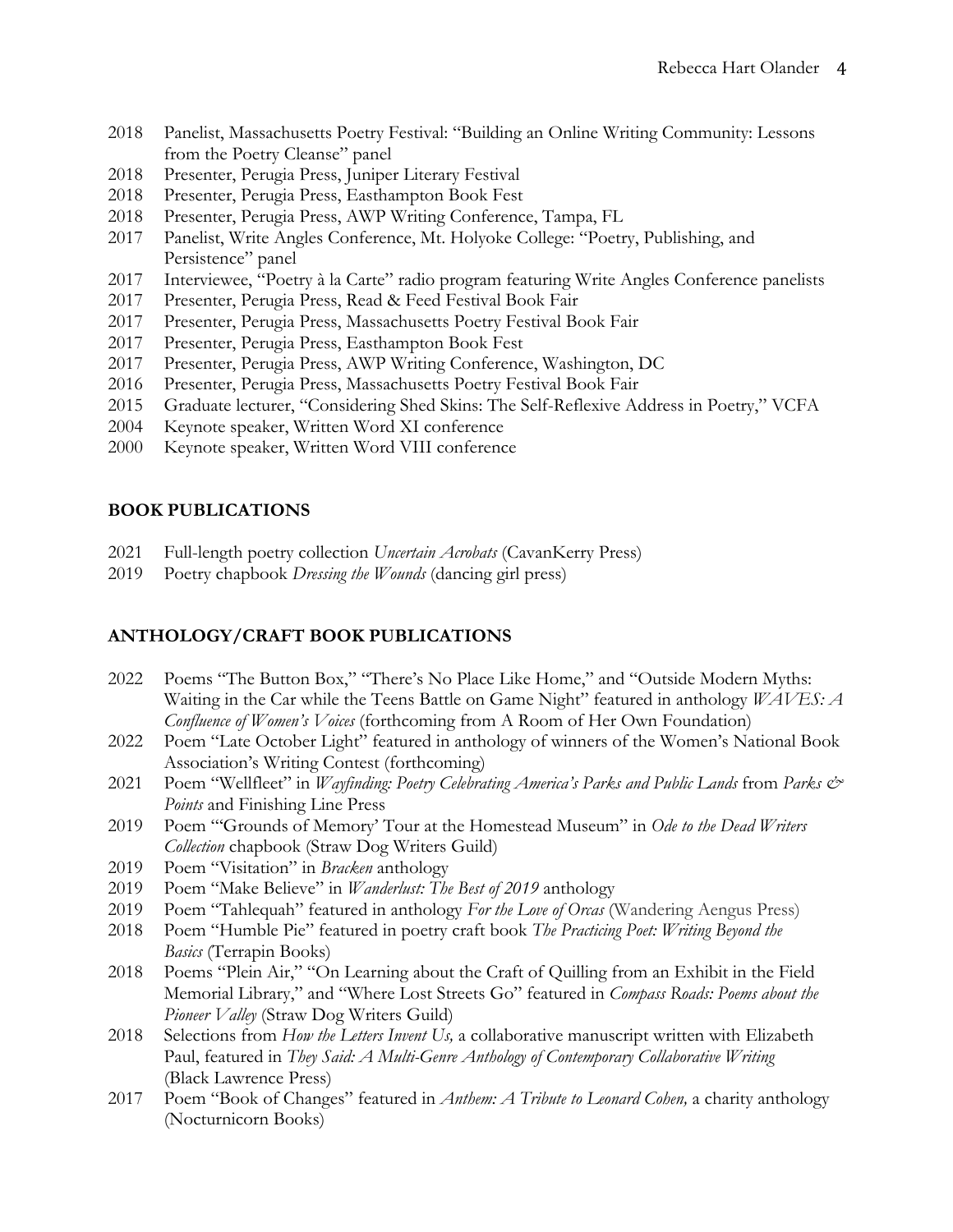- Poem "Green Halloween" in *30 Poems in November!* anthology
- Poem "Driving Lessons" in *30 Poems in November!* anthology
- Poem "Alita Darcy" in *30 Poems in November!* anthology
- Poem "Veterans Day on Authors Ridge" in *30 Poems in November!* anthology
- Poem "Before the Divorce" in *30 Poems in November!* anthology
- Poem "On Walking Past the Cemetery Gates" in *30 Poems in November!* anthology

#### **INDIVIDUAL PUBLICATIONS**

- Poems "As Bees" and "Fifteen" in *Jet Fuel Review*
- Short fiction piece "Grady's Heart" in *LINEA*
- Poems "A Pair of Gloves" and "Listening to the Neighbor Girl Who Beat the Moonrise to Pick Something up from the Corner Store during the Pandemic" in *Bracken Magazine*'s "Corona Hopelings" issue, along with audio recordings
- Poem "Wrecked, Off Pavilion Beach" featured in *Crab Creek Review* blog
- Poem "Cape Ann" in *Mom Egg Review* Vol. 18: "Home"
- Poem "Basho muses that poets make poems like woodcutters swiftly fell trees" in *The Massachusetts Review*
- Poem "Golden Shovel Full of Darkness, Southern Flowers, and Moondust" in *Tinderbox*
- Poem "Temporary Cowgirl" featured in New Feral Press horse poem project
- Poem "Long Marriage" in *Molecule*
- Poem "In Which I Am Anne of Green Gables Avoiding Doing the Dishes" in *Nightjar*
- Poem "Goldilocks" in *MockingHeart Review*
- Poems "Daily" and "Dysmorphia" in *MER VOX* quarterly, "Motherhood & Guilt" edition
- Poem "Wrecked, Off Pavilion Beach" in *Crab Creek Review*
- Poem "*Turritopis dohrnii*" featured in the "Poetry Spotlight" blog for *Woven Tale Press*
- Poem "Wellfleet" in *Parks & Points*
- Poem "Inheritance" in *Mom Egg Review*
- Poems "*Turritopsis dohrnii,*" "Grand Central Station," and "Supermoon" in *Woven Tale Press*
- Poem "Cartomancy" in *Lily Poetry Review*
- Short fiction piece "Fainting Couch" in *LINEA*
- Poem "The Whale" in *SWWIM Every Day*
- Poem "The Cancer Is Back" in *Silkworm*
- Poem "What the Digital Sign Flashed at Me as I Drove Downtown" in *Literary Mama*
- Poems "How, Drinking One Monday in Massachusetts, I Remembered What I Felt on the Carrer de Mallorca in Spain One Long-Ago Winter" and "Make Believe" (with accompanying photographs by author) in *Wanderlust Journal*
- Poems "Soundtrack for Growing Up," "Avian Envy," and "A New Song" in *Hedge Apple* magazine "Mix Tape: The Music Issue"
- Poems "The Snail" and "Untethered" in the *Plath Poetry Project*
- Poem "Pressed Flowers" in *Mom Egg Review* Vol. 16: "Play & Work"
- Poem "I Bet Beavers Never Want to Live a Different Life" in the *Plath Poetry Project*
- Poem "'The Finding of Erichthonius': A Study in Stages" in *The Ilanot Review*
- Poems "The Conception of Immaculate" and "Perigee" in the *Plath Poetry Project*
- Poem "Ball & Chain" in the *Plath Poetry Project*
- Poem "Fawn" in *MER VOX* quarterly, #MeToo edition
- Poem "Wish" in the *Plath Poetry Project*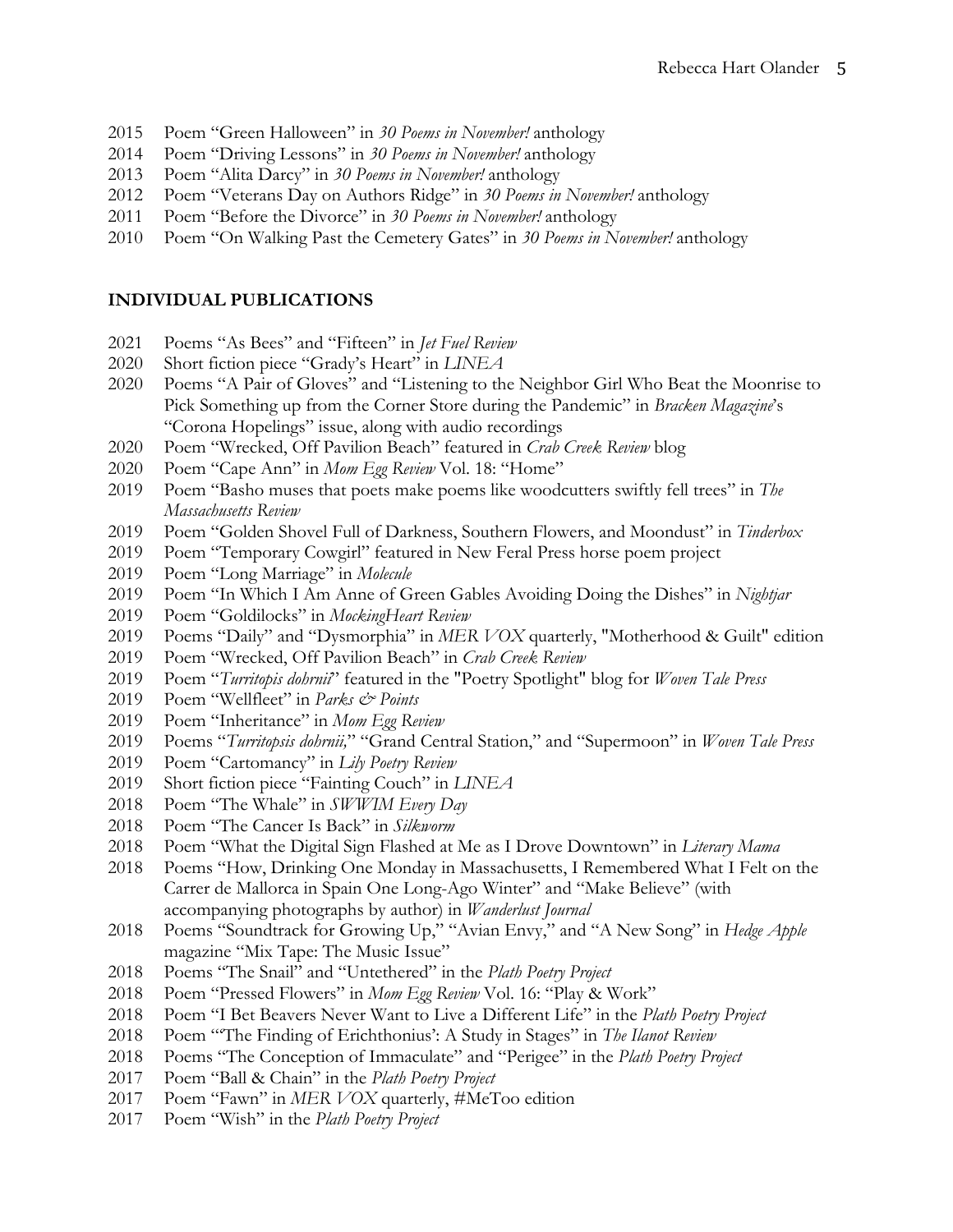- Poem "The Terrible Rooms of Mirrors" in the *Plath Poetry Project*
- Poem "Mockingbird Elegy" in *Silkworm*
- Poem "Sylvia's Present" in the *Plath Poetry Project*
- Poem "Reading Tarot before our Eighteenth Anniversary" named "Poem of the Moment" at Mass Poetry (*masspoetry.org*)
- Poems "I Have Nothing to Confess" and "On Learning to Say No" in *Plath Poetry Project*
- Poem "Dark-eyed Junco" in *Solstice Literary Magazine*
- Poem "Gloucester Music" in the *Plath Poetry Project*
- Poem "Paradelle for the Robins" in Iowa Bird of Mouth (IBOM) Project
- Poems "The Bow" and "Trigger" in the *Plath Poetry Project*
- Poem "Hurricane Necklace" in *Virga Magazine*
- Poem "Malum" in *Mom Egg Review*
- Poem "What I Remember About Heidi" in *Naugatuck River Review*
- Poem "Visitation" in *Bracken Magazine*
- Poem "Dressing the Wounds" in *Radar Poetry*
- Poems "Maid of Honor" and "Considering Delores" in *Queen of Cups*
- Poems "Oz" and "Biomimicry" in *The Gallery of Readers Anthology*
- Poems "Mass on the Mammogram," "Poetry," and "Why I Became an English Teacher" in *The Dandelion Review*
- Poem "Strange Fruit" on Joshua Michael Stewart's blog, as *Jazz Poetry #13*
- Poem "Seneca Deer" in *Yemassee Journal*
- Poem "Strange Fruit" in *Brilliant Corners*
- Poem "Alita Darcy" featured on "Poetry à la Carte" radio program
- 2014 Poem "In Memorium" in *Silkworm*
- 2014 Poem "Alita Darcy" in *Naugatuck River Review*
- Poem "Kimona" in *Naugatuck River Review*
- Poem "Reciprocity" in *Common Ground Review*
- Poem "Modest Joy" featured on "The Bill Dwight Show" radio program

## **COLLABORATIVE PUBLICATIONS**

- Collage/poem collaboration with Elizabeth Paul in *Tiny Spoon* Issue 7: "Collaboration"
- Poems "Woodcut of Sylvia" and "Tiger Lady" in Julie Lapping Rivera's collaborative woodcut and poetry exhibit "Look Again" inspired by the *NYT'*s "Overlooked" series
- Collaborative poem and collage pairings made with Elizabeth Paul in *Aperçus Literary Magazine*
- Virtual exhibit of collaborative poem and collage pairings made with Elizabeth Paul in *diaphanous micro*
- Selections from *How the Letters Invent Us,* a collaborative manuscript written with Elizabeth Paul, featured in *Adirondack Review*
- Collaborative blog post in epistolary form on the theme of text-and-image work, written with Elizabeth Paul and published on the See Double Press blog
- Collage/poem collaboration with Elizabeth Paul in *Les Femmes Folles*
- Featured artist for collage collaboration with Elizabeth Paul in *The Indianapolis Review*
- Collage/poem collaboration with Elizabeth Paul in *petrichor's* Issue IX: "Renewal"
- Selections from *How the Letters Invent Us,* a collaborative manuscript with Elizabeth Paul, featured in *Duende*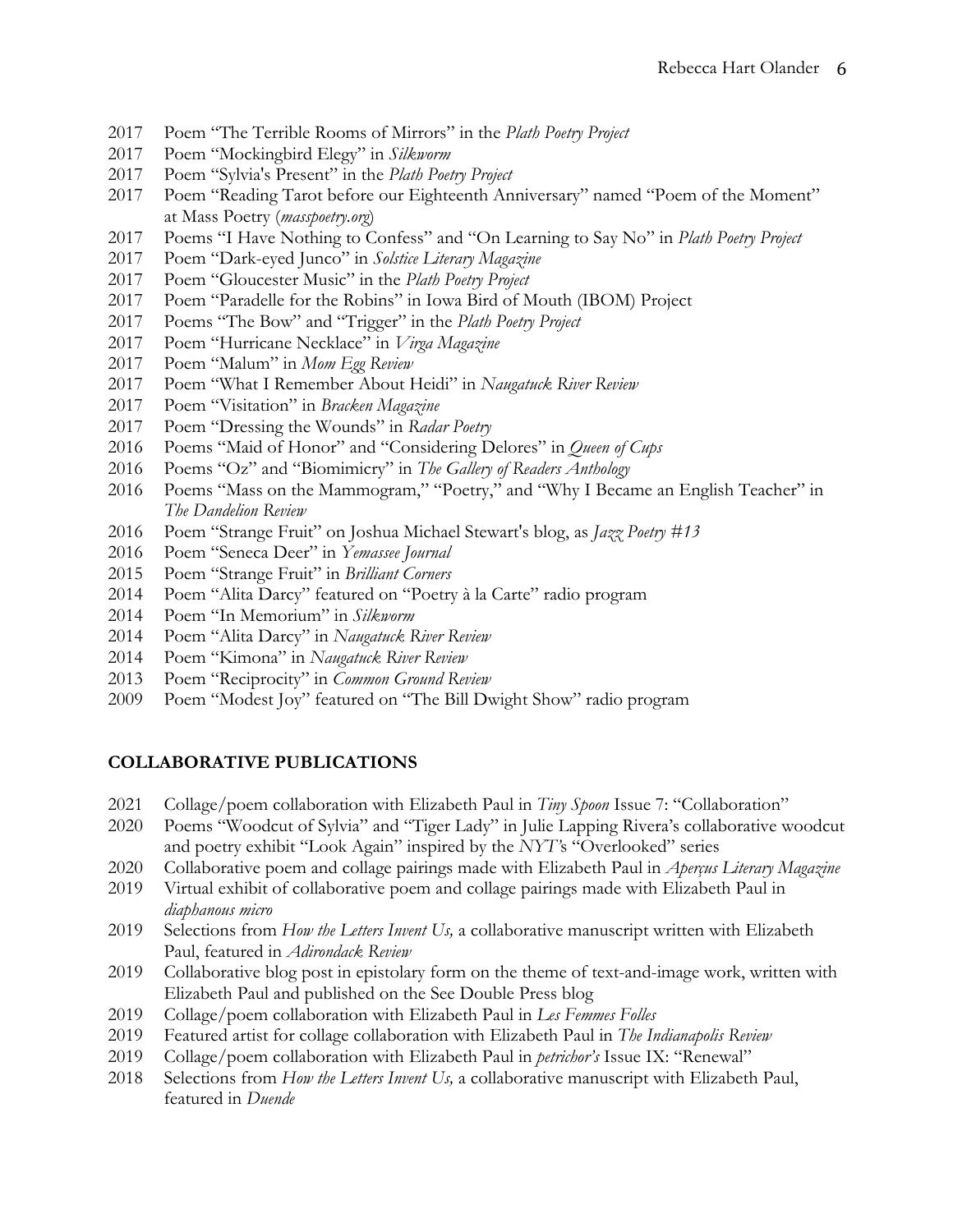### **PUBLISHED BOOK REVIEWS**

- Review of *Dinner with Emerson* by Wendy Mnookin, *Solstice Literary Magazine*
- Review of *Admit One: An American Scrapbook* by Martha Collins, *Solstice Literary Magazine*
- Review of *Waving Back* by Gail Thomas, *Valparaiso Poetry Review*
- Review of *The Land Has Its Say* by Henry Lyman, *Rain Taxi Review of Books*
- Review of *Seascape* by Heimrad Bäcker, trans. Patrick Greaney, *Rain Taxi Review of Books*
- Review of *I Carry My Mother* by Lesléa Newman, *Solstice Literary Magazine*

#### **INTERVIEWS & PRESS**

- Review of *Uncertain Acrobats* by Carla Panciera (forthcoming)
- Review of *Uncertain Acrobats* by Erica Goss for *Sticks & Stones*
- *Uncertain Acrobats* featured in pairing on "Poetry + Fungus" Instagram post
- "Author Interview Series" with Mark Luebbers for Straw Dog Writers Guild
- "Member Spotlight: Perugia Press" interview for the Community of Literary Magazines and Presses (CLMP)
- Review of *Uncertain Acrobats* by Jennifer Martelli for *Mom Egg Review*
- "Getting to Know" Massachusetts poets series interview for Mass Poetry
- L.A. Poet Laureate Lynne Thompson read the poem "Ascension" from *Uncertain Acrobats* on her weekly poetry podcast "Poems on Air" for the Los Angeles Public Library
- Review of *Uncertain Acrobats* by Steve Pfarrer for *Daily Hampshire Gazette* "Bookbag" column
- *Uncertain Acrobats* featured in pairing on "Taylor Swift as Books" Instagram post
- "Prof. Olander hosts launch of her book, *Uncertain Acrobats*" interview for *Newswise* at Westfield State University
- "Poet Spotlight: Rebecca Hart Olander," profile by Andrea Blythe on her blog
- "Small Press Interview Series: Perugia Press," conversation with Erica Charis-Molling for Mass Poetry
- Review of *Dressing the Wounds* by Jennifer Martelli for *Mom Egg Review*
- "A Conversation with Rebecca Hart Olander," profile on *Literary Mama* by Libby Maxey
- "Art Maker: Rebecca Hart Olander, Poet and Editor," interview with Steve Pfarrer for *Hampshire Life* magazine
- "On a Roll: Perugia Press Celebrates 20 Years of Women's Poetry," by Steve Pfarrer for *Daily Hampshire Gazette*

## **HONORS & AWARDS**

- Mass Poetry Ekphrastic Gallery contest, winner for poem "Distanced" to be paired with Thomas Calimari painting "The Birch on the Shore" in online gallery and printed broadside
- Two Sylvias Press Chapbook Prize, finalist for poetry manuscript *Stores of Honey.Time Machines.Amber*.
- 2019 Nominated for a Pushcart Prize for poem "Wellfleet," published in *Parks & Points*
- *Tinderbox Poetry Journal*'s Brett Elizabeth Jenkins Poetry Prize, semifinalist for poem "Golden Shovel Full of Darkness, Southern Flowers, and Moondust"
- Slate Roof Press Broadside Contest, honorable mention for poem "Vermont"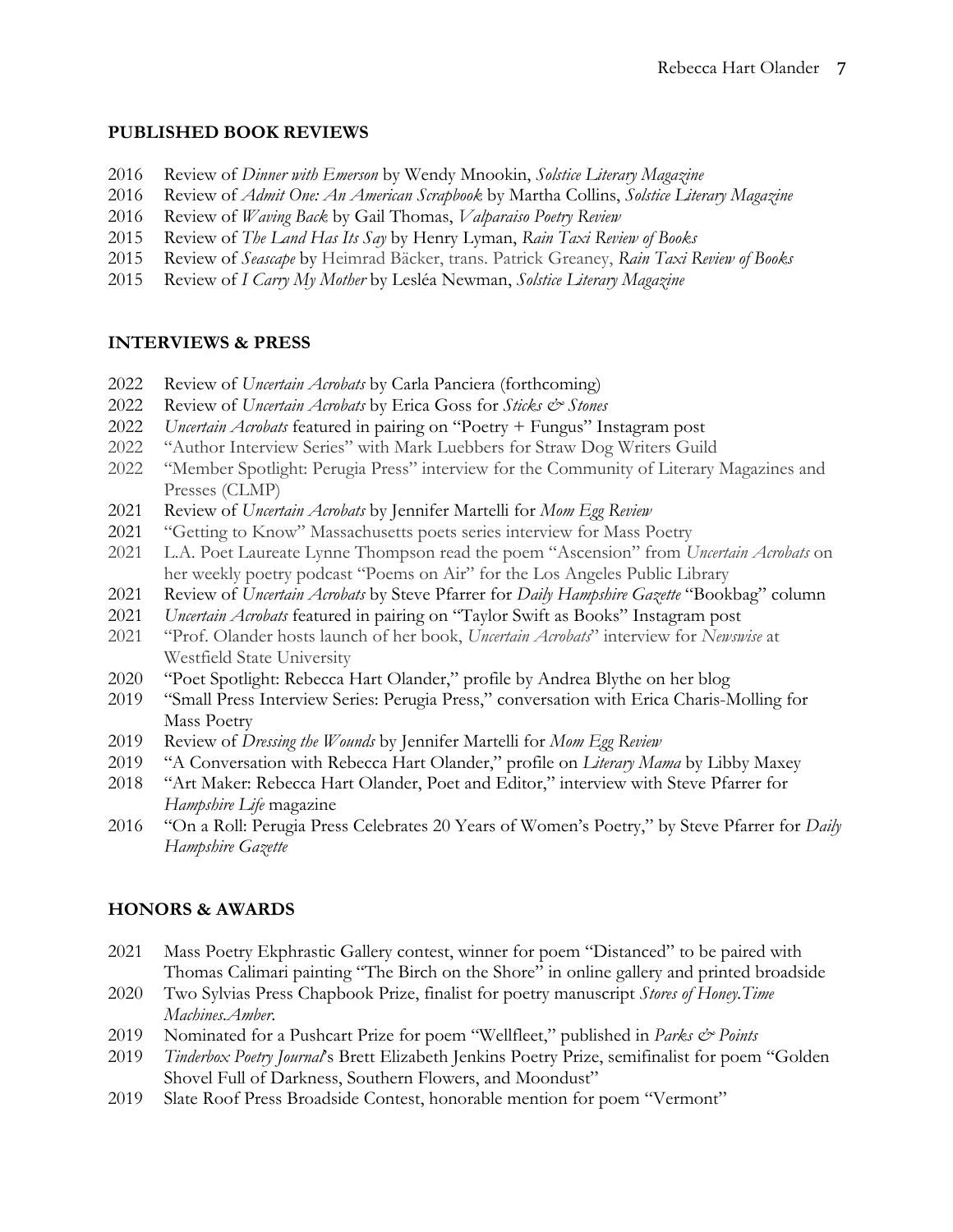- Two Sylvias Press Chapbook Prize, semifinalist for poetry manuscript *Stores of Honey.Time Machines.Amber*.
- Granted Straw Dog Writers Guild writing residency at Patchwork Farms
- Ohio State University Press/*The Journal* Wheeler Prize for Poetry, semifinalist for poetry manuscript *Uncertain Acrobats*
- Codhill Poetry Award, quarterfinalist for poetry manuscript *Uncertain Acrobats*
- Joy Harjo Poetry Contest through *Cutthroat Journal,* finalist for poem "Goldilocks"
- Two Sylvias Chapbook Prize, finalist for poetry manuscript *Stores of Honey.Time Machines.Amber*.
- Hillary Gravendyk Prize, first runner up (national) for poetry manuscript *Uncertain Acrobats*
- Agha Shahid Ali Poetry Prize, semifinalist for poetry manuscript *Uncertain Acrobats*
- ILA Rita Dove Award in Poetry, finalist for poem "Unearthing and Burying My Old Friend with a Golden Shovel"
- Fish Poetry Prize, long-listed for poem "Echolocation"
- Nominated for a Pushcart Prize for poem "Malum," published in *Mom Egg Review*
- Crab Orchard Series in Poetry First Book Award, semifinalist for manuscript *Uncertain Acrobats*
- The Word Works Washington Prize, semifinalist for manuscript *Uncertain Acrobats*
- Sundress Publications Open Reading Period, semifinalist for collaborative manuscript *How the Letters Invent Us,* written in conversation with Elizabeth Paul
- *Naugatuck River Review'*s Narrative Poetry Contest, semifinalist for poem "What I Remember About Heidi"
- Crab Orchard Series in Poetry First Book Award, semifinalist for manuscript *Uncertain Acrobats*
- Yemassee Poetry Prize, finalist for poem "Seneca Deer"
- Poem "Alita Darcy" chosen for Northampton Arts Council's Biennial Poetry Reading
- Fish Poetry Prize, long-listed for poem "Book of Changes"
- Hedgerow Books, honorable mention for manuscript *Say the Marsh*
- *Naugatuck River Review* poetry contest, semi-finalist for poem "Kimona"
- Fish Poetry Prize, long-listed for poem "Without You, I'm an Out-of-Work Engineer"
- Connecticut Poetry Award, honorable mention for poem "Winslow's Women of Cullercoats"
- Women's National Book Association Poetry Award, winner for poem "Late October Light"
- Paradise Poetry Prize, honorable mention for poem "Modest Joy"

# **READINGS**

- Featured reader with Brad Davis and Ben Grossberg at the Singh Performing Arts Center for Poets at Large (forthcoming)
- Featured reader with Rage Hezekiah and Tim Mayo at Grolier Poetry Bookshop
- Featured reader with Susan Powers and Dennis Barone at Roseland Park for Poets at Large
- Featured reader with Doug Anderson at Gateway City Arts for Human Error Publishing
- Featured reader with Jennifer Martelli at the Sawyer Free Library for The Bookstore of Gloucester
- Featured reader at Night Out/In for Straw Dog Writers
- Featured reader with Rebecca Pelky for What The Universe Is
- Poetry reading with Ruth Awad & Vi Khi Nao on Instagram Live for Taylor Swift as Books
- Poetry reading at The Grand Hall for Workshop 13
- Featured reader with Libby Maxey, Adin Thayer & Sharon Tracey for Gallery of Readers
- Featured reader with Armando Batista and Zack Kopp for VCFA Alumnx series
- Featured reader with J.D. Scrimgeour for Lily Poetry Salon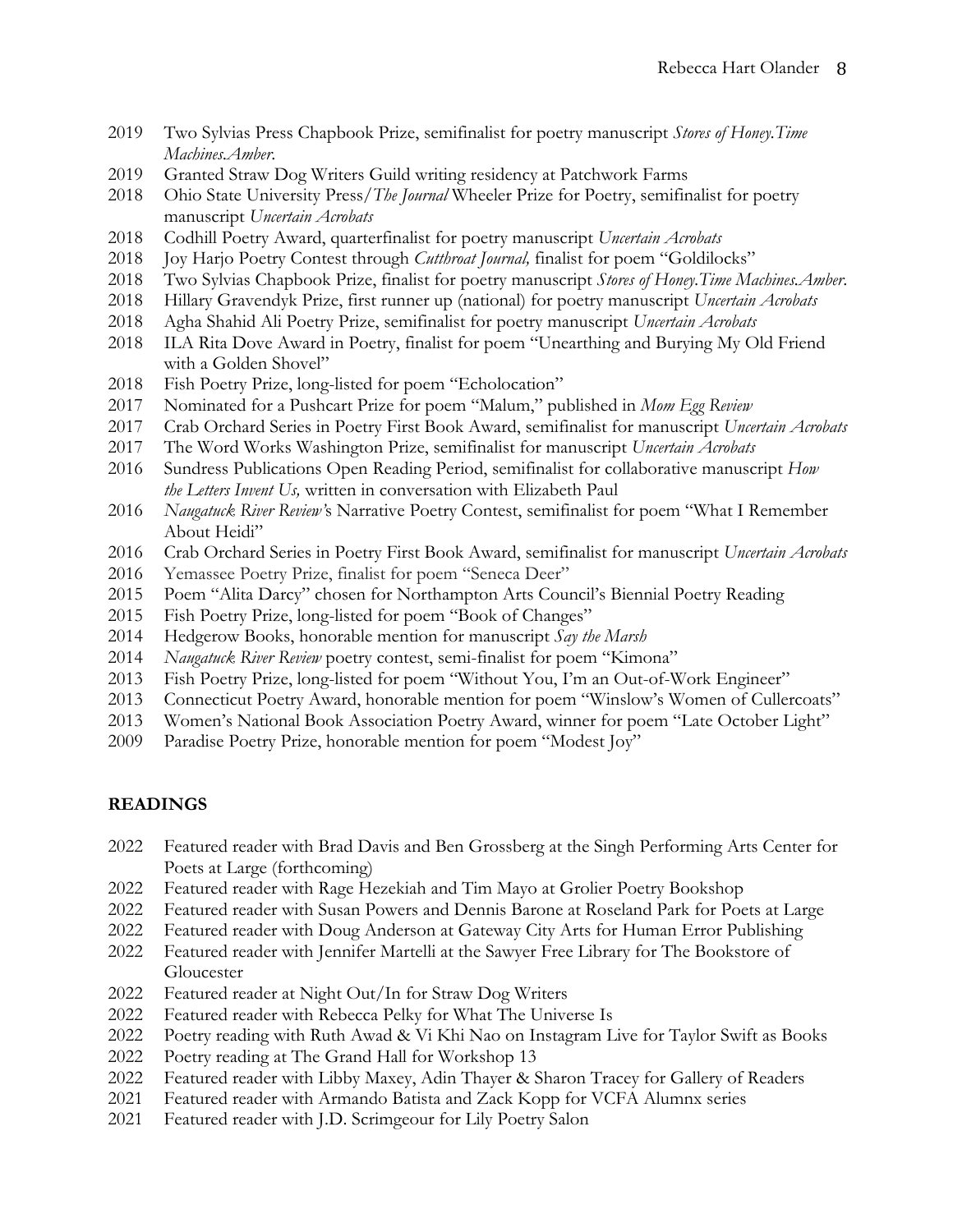- Poetry reading at Gateway City Arts for Human Error Publishing
- Featured reader with Doug Anderson, Tina Cane & Rachel Eliza Griffiths at McNally Jackson Bookstore for Voices of Poetry
- Featured reader with Kali Lightfoot and Sarah Sousa for CavanKerry Press
- Featured reader at Writers Read/Hilltowns for Straw Dog Writers
- Featured reader at Westfield State University opened by WSU "Writing Poetry" students
- Featured reader with Cindy Veach for CavanKerry Press
- Reading, Straw Dog Writers Guild New Book Showcase, Forbes Library
- Reading and conversation with fellow CavanKerry poets Kevin Carey, Kali Lightfoot, and Cindy Veach, MA Poetry Festival
- Reading, *Wayfinding* anthology, online book launch
- Poetry reading, *LINEA* volume 2 launch, online showcase
- Featured reader with Omotara James and Leah Umansky, Virtual Amherst Arts Night Plus, Emily Dickinson Museum
- Poetry reading, "Voices from Home: A Virtual Reading," *Mom Egg Review'*s Vol. 18, "Home" issue launch
- Poetry reading with Rage Hezekiah, Libby Maxey, and Sharon Tracey in short film on the exhibit "Look Again: A Woodcut & Poetry Collaboration," inspired by the *New York Times* "Overlooked" series and featuring artist Julie Lapping Rivera
- Featured reader, "Unbuttoned" series, Luthier's Co-op
- Featured reader, *Massachusetts Review*'s 60th Anniversary, University of Massachusetts
- Featured reader with Daniel Giraldo-Wonders and Lucas Ranieri, Majestic Saloon Lit Club
- Featured reader, *Dressing the Wounds* chapbook launch, Smith College Poetry Center
- Featured reader, "Today's Poets in Conversation with the Masters," Sandisfield Arts Center
- Poetry reading for Homecoming with students, staff, faculty & alumni, Westfield State University
- Featured reader with Abigail Warren and S.G. Tyler at Greenfield Third Thursday Word
- Poetry reading, *Mom Egg Review* issue 17 launch, Poets House, NYC
- Poetry reading, *LINEA* volume 1 launch, Northampton Center for the Arts
- Featured reader with Amy Dryansky, Marie Gauthier, Sarah Sousa, and Karen Skolfield, Ashfield Lake House
- Featured reader, "Campus Authors Series," Ely Library, Westfield State University
- Poetry reading, Attack Bear Press's Poetry Vending Machine Project, Black Labyrinth Tattoo
- Poetry reading, WRSI "The River," Cancer Connection benefit
- Featured reader with Patty Crane and Maria Williams-Russell, White Square Books
- Featured reader with Amy Dryansky, Karen Skolfield, Sarah Sousa, and Yasotha Sriharan in "Taking a Stand: Poetry of Resistance," Great Falls Word Fest, The Shea Theater
- Poetry reading, *Silkworm 11: The Eleventh Hour* journal launch, Lilly Library
- Featured reader with Abigail Warren and S. G. Tyler, Lilly Library
- Featured reader, "Gathering Light" multi-genre show, APE Gallery
- Featured reader with Sarah Sousa and Janet MacFayden, White Square Books
- Poetry reading, *Mom Egg Review* issue 16 launch, Poets House, NYC
- Poetry reading, *Compass Roads* book launch, Montague Bookmill
- Featured reader, Voices of Poetry event, Eastham Public Library
- Poetry reading, *Compass Roads* book launch, White Square Books
- Poetry reading, Straw Dog Writers Guild
- Poetry reading, Smith alumni poets at 20th anniversary of Smith College Poetry Center
- Poetry reading, *Silkworm 10* journal launch, Lilly Library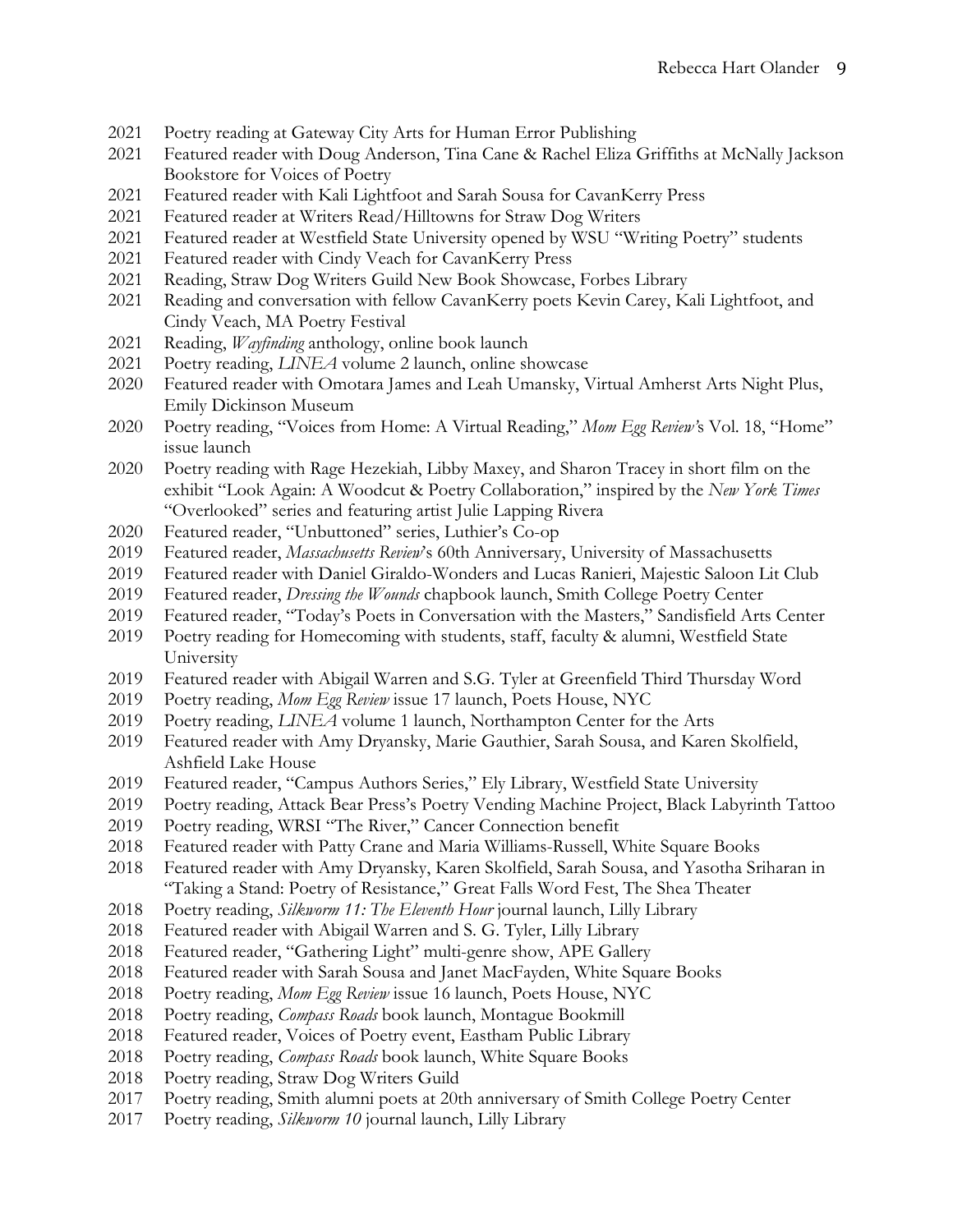- Poetry reading, "Celebrate Westfield," Westfield State University
- Featured reader to kickoff Gallery of Readers annual series, Smith College
- Featured reader, Forbes Library
- Poetry reading, Amherst Arts Night Plus, Emily Dickinson Museum
- Poetry reading, *Gallery of Readers Anthology* book launch, Smith College
- Featured reader, "Campus Authors Series," Ely Library, Westfield State University
- Participating writer, "30 Poems in November!" literacy project
- Featured reader in faculty showcase, Ely Library, Westfield State University
- Featured reader, Forbes Library, Northampton Arts Council's Biennial Poetry Reading
- Featured reader, Greenfield Annual Word Festival
- Poetry reading, Word Stage, Garlic and Arts Festival
- Featured reader, Vermont College of Fine Arts
- Featured reader, "Write Minds" poetry reading series
- Poetry reading, Luthier's Co-op
- Poetry readings, Straw Dog Writers Guild
- Poetry reading, Vermont College of Fine Arts
- Featured reader, "All Small Caps" poetry reading series
- Poetry reading, Smith College Poetry Center
- Poetry reading, Forbes Library
- Poetry readings, Vermont College of Fine Arts
- Poetry reading, Amherst Poetry Festival
- Poetry reading, Ely Library, Westfield State University
- Poetry reading, Greenfield Spoken Word
- Poetry readings, Luthier's Co-op
- Participating writer, "30 Poems in November!" literacy project
- Featured reader, "Unbuttoned" poetry reading series
- Featured reader, Greenfield Annual Word Festival
- Poetry reading, Weinstein Auditorium, Smith College
- Poetry reading, Forbes Library
- Poetry reading, Vermont College of Fine Arts
- Poetry readings, Luthier's Co-op
- Poetry reading, Greenfield Spoken Word
- Poetry reading, Straw Dog Writers Guild
- Participating writer, "30 Poems in November!" literacy project
- Poetry reading, Weinstein Auditorium, Smith College
- Participating writer, "30 Poems in November!" literacy project
- Poetry reading, Stoddard Hall, Smith College
- Poetry reading, Florence Poetry Festival
- Participating writer, "30 Poems in November!" literacy project
- Featured reader, Florence Civic Center
- Featured reader, "Gallery of Readers" poetry reading series
- Poetry reading, Stoddard Hall, Smith College
- Participating writer, "30 Poems in November!" literacy project
- Poetry reading, Forbes Library
- Participating writer, "30 Poems in November!" literacy project
- Featured reader, Florence Civic Center
- Featured reader, Jones Library
- Featured reader, Neilson Library, Smith College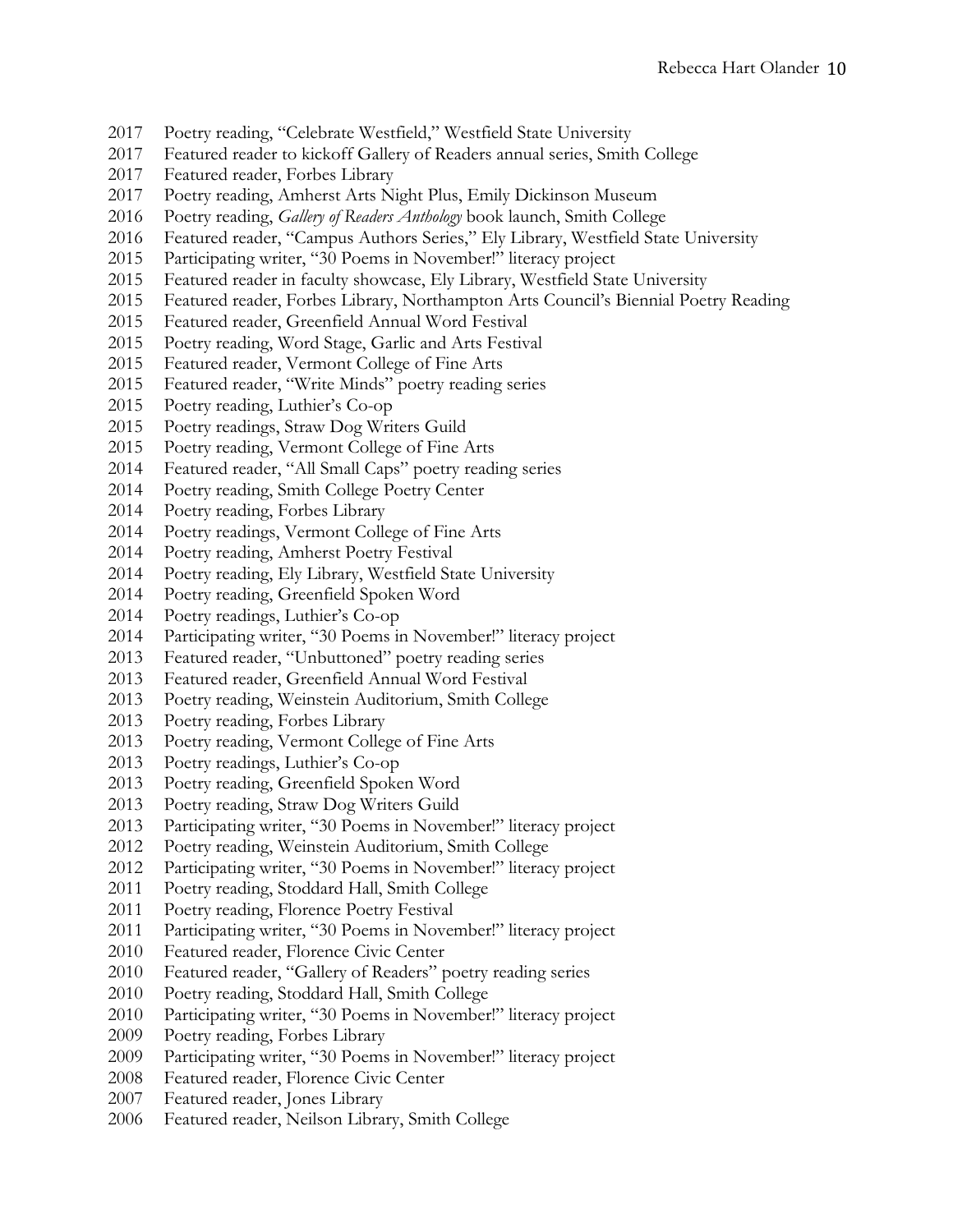- 2005 Featured reader, Florence Civic Center
- 2004 Featured reader, Neilson Library, Smith College
- 2003 Featured reader, Neilson Library, Smith College
- 2002 Featured reader, The Red Barn, Hampshire College
- 2002 Participating writer, "Poem Windows" poetry and video installation
- 2001 Participating writer, "World Changed: Expressions from 9/11" poetry and art exhibit

#### **WRITING & TEACHING PROFESSIONAL DEVELOPMENT**

- 2022 AWP Writing Conference, Philadelphia, PA
- 2022 Composition workshop, WSU: "Genre, Audience, and Purpose: Cultivating Anti-racism Goals and Outcomes in Composition"
- 2022 Workshop, "Antiracist Learning Outcomes" with Dr. Sophia Sarigianides using her book *Letting Go Of Literary Whiteness* and backwards design
- 2022 Workshop, "We Gon' Be Alright, But That Ain't Alright: Abolitionist Teaching and the Pursuit of Educational Freedom" with Dr. Bettina Love
- 2021 Composition workshop, WSU: "The Best of Comp: Goals and Outcomes," "After the Pandemic: Teaching WSU's New and Improved Four-Credit Composition I Course"
- 2021 Workshop, "Storytelling across the Curriculum" with Dr. Catherine Savini and Beverly Army Williams
- 2021 Workshop, "Community Building in the Physical Classroom" with Beverly Army Williams
- 2021 Poetry & translation presentation, Mass Poetry: "Voices in (Self-)Translation" with María Luisa Arroyo, Rhina Espaillat, and Jean-Dany Joachim
- 2021 Poetry & history presentation, Mass Poetry: "Veteran Poets Reading Veteran Poets" with Terry Farish, Rodger Martin, Jimmy Pappas, and Karen Skolfield
- 2021 Poetry & translation presentation, Mass Poetry: "Her Story Is: In English and Arabic" with Dima AlBasha, Jennifer Jean, and Kirun Kapur
- 2021 Pedagogy presentation, AWP: "Fake News and Hard Truths: Teaching Students Creative Research Approaches" with Kwoya Fagin Maples and Charlotte Pence
- 2021 Pedagogy presentation, AWP: "Towards a 'Third Language': Rethinking Text and Image Assignments in the Workshop" with Katy Didden, Kelcey Parker Ervick, and Sarah Minor
- 2021 Pedagogy presentation, AWP: "Code-Switching in Class: Writing and Teaching with Vernaculars" with Antoinette Cooper, B.K. Fischer, Molly Sutton Kiefer, Anna V. Q. Ross, and Eddie Vega
- 2021 Pedagogy presentation, National Council of Teachers of English: "Teaching Poetry: A Conversation with Rita Dove"
- 2021 Faculty and staff reading group on Linguistic Racism, Westfield State University (WSU)
- 2021 English Department Antiracism Committee workshop, WSU: "How to Better Serve Our First-Generation Black and Latinx Students"
- 2021 Workshop, "Ableism, Access, and Inclusion: Building for All Learners at Westfield State University" with Jay Dolmage
- 2021 Workshop, "Cultivating Engaging & Inclusive Online Classrooms" with Judith Dutill and Melissa Wehler
- 2020 Workshop, "Inclusive Courses at WSU: Creating an Environment that Values and Supports All Learners," with Dr. Tasha Souza
- 2020 Composition workshop, WSU: "Cultivating a Trauma-Informed Pedagogy in Composition"
- 2020 Workshop, "Leveraging the Neuroscience of Now: Trauma-Informed Pedagogy in Turbulent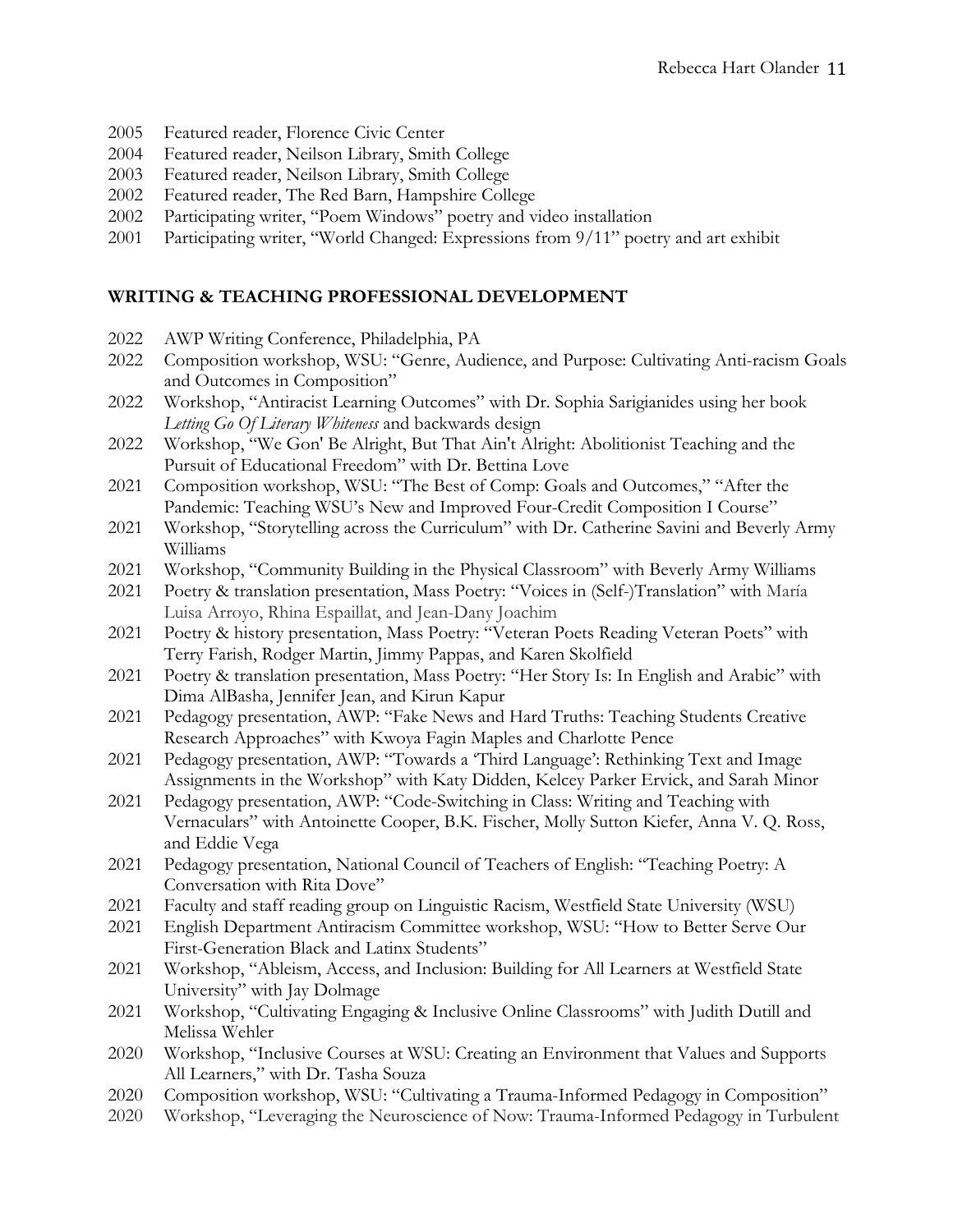Times" with Dr. Mays Imad

- Workshop, "Balanced Discourse: Amplifying Voices in the Online Discussion Forum" with Julie Oni
- Workshop, "Virtual Classrooms & Videos = Winning Combo" with Dr. Shawna Hudson
- Workshop, "Creating Community in the Virtual Classroom" with Beverly Army Williams
- Workshop, "Grading Contracts: Working Towards a More Equitable Method for Assessing Student Writing" with Dr. Catherine Savini
- Workshop, "Pedagogy on Fire" with Dr. Jamila Lyiscott
- Workshop, "Taking an Antiracist Approach to Teaching Writing" with Dr. Catherine Savini
- Workshop, "Making Peer Review Work for You and Your Students in the Virtual Classroom" with Dr. Catherine Savini
- Weeklong workshop, "Cultivating Equity-Centered Approaches to Digital Learning" with Dr. Danielle Leek
- Faculty and staff reading group on Antiracism, WSU
- Sunken Garden Poetry Festival, Farmington, CT
- AWP Writing Conference, San Antonio, TX
- New Hampshire Poetry Festival, Henniker, NH
- Amherst Poetry Festival, Amherst, MA
- Sunken Garden Poetry Festival, Farmington, CT
- AWP Writing Conference, Portland, OR
- Composition workshop, WSU: "Facilitating Peer Review to Practice Genuine Revision"
- Composition workshop, WSU: "Negotiating Englishes in Composition"
- Composition workshop, WSU: "Shifting Focus: Teaching Research as a Process in Comp II"
- Sunken Garden Poetry Festival, Farmington, CT
- Massachusetts Poetry Festival, Salem, MA
- Composition workshop, WSU: "Questioning Assumptions about Abilities"
- Cross-cultural Symposium, WSU
- AWP Writing Conference, Tampa, Florida
- Sunken Garden Poetry Festival, Farmington, CT
- Massachusetts Poetry Festival, Salem, MA
- Cross-cultural Symposium, WSU
- AWP Writing Conference, Washington, DC
- 2017 Composition workshop, WSU: "Support Services & Comp Instruction"
- Composition workshop, WSU: "Transformative Speaking: Supporting Students' Rights and Responsibilities In and Out of the Classroom"
- Sunken Garden Poetry Festival, Farmington, CT
- Massachusetts Poetry Festival, Salem, MA
- Composition workshop, WSU: "Beyond Linear and Print-Based Texts: Going Multi-Modal in Composition"
- Composition workshop, WSU: "Writing for Public Audiences in the Composition Classroom"
- 2015 Composition workshop, WSU: "(Re) Envisioning Comp I"
- English Education workshop, WSU: "Race in the English Classroom"
- Sunken Garden Poetry Festival, Farmington, CT
- Massachusetts Poetry Festival, Salem, MA
- Composition workshop, WSU: "Writing Toward Inclusion in the Composition Classroom"
- Design Studio community engagement training, WSU
- Sunken Garden Poetry Festival, Farmington, CT
- Massachusetts Poetry Festival, Salem, MA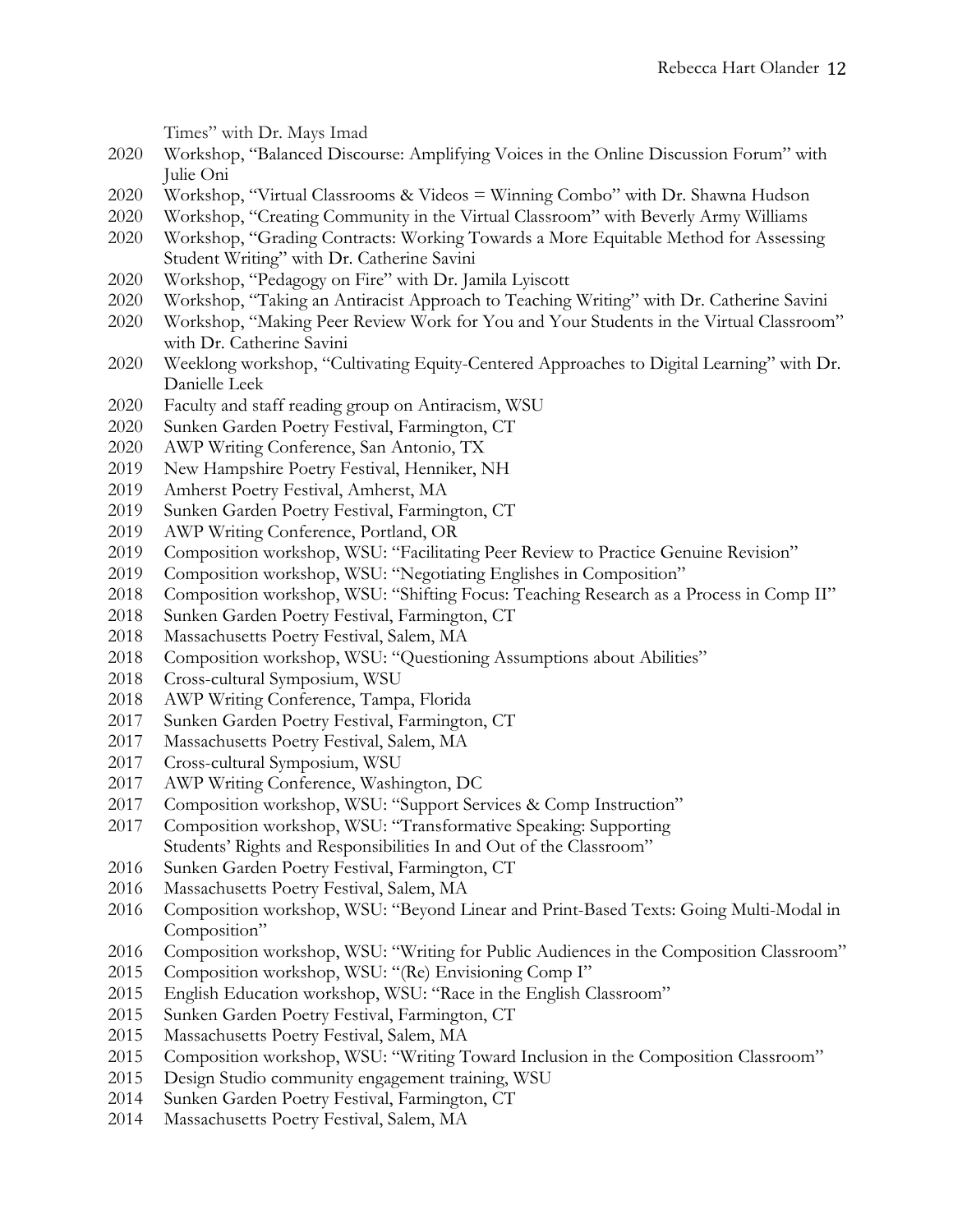- Composition workshop, WSU: "Writing in the Composition Classroom: Structuring Class Time to Privilege Writing"
- English Department teaching circle, WSU: "Sharing Newest & Best Techniques in Teaching"
- 2014 Composition workshop, WSU: "Teaching Students Transportable Moves and Understanding Discourse Communities"
- Sunken Garden Poetry Festival, Farmington, CT
- Composition workshop, WSU: "Performances, Posters and Postings, Oh My!: Assignment Design in Comp I and II"
- English Department teaching circle, WSU: "Close Reading"
- Safe Zone diversity training, WSU
- Eighth Annual Conference on the Teaching of Writing, University of Connecticut
- Composition workshop, WSU: "Promising Practices using Proposals for Research in Composition Classrooms"
- English Department teaching circle, WSU: "Beyond Think-Pair-Share: New Approaches to Collaborative Learning"
- Composition workshop, WSU: "Inquiry and Passion: The Self and Sources in Comp I"

## **CREATIVE WRITING INSTRUCTION**

- Online writing workshop taught by Keetje Kuipers
- Poetry manuscript consultation with M.P. Carver
- Writing workshop taught by Maudell Driskell, New England College
- Poetry master class taught by Aimee Nezhukumatathil, Amherst College
- Poetry and visual arts collaboration workshop taught by Margot Douaihy and Bri Hermanson, Emily Dickinson Museum
- Writing workshop taught by Terrance Hayes, Hillstead Museum
- Writing workshop taught by Mai Der Vang, Hillstead Museum
- Writing workshop taught by Javier Zamora, Hillstead Museum
- Online writing course, "Form from Feeling and Feeling from Form" taught by Peter Campion, Provincetown Fine Arts Work Center (*24PearlStreet.org*)
- Poetry manuscript consultation with Bettina Judd
- Online writing course, "Staying True: Authenticity & Voice" taught by Ada Limón, Provincetown Fine Arts Work Center (*24PearlStreet.org*)
- Writing workshop taught by Eileen Myles, Hillstead Museum
- Morning Garden Artists' Retreat, Gloucester, MA
- Writing workshop taught by Juan Felipe Herrera, Hillstead Museum
- Writing workshop taught by Diane Lockward, Salem, MA
- Writing workshop taught by Diane Lockward, Emily Dickinson Museum
- Writing workshop taught by Sarah Sousa, Jones Library
- Writing workshop taught by Holly Wren Spaulding, Salem, MA
- Writing workshop taught by Christian McEwen, Westfield State University

# **AFFLIATIONS / MEMBERSHIPS**

Founding member, WSU English Department Antiracism Committee, 2020-present Member, WSU English Department Composition Committee, 2015-present